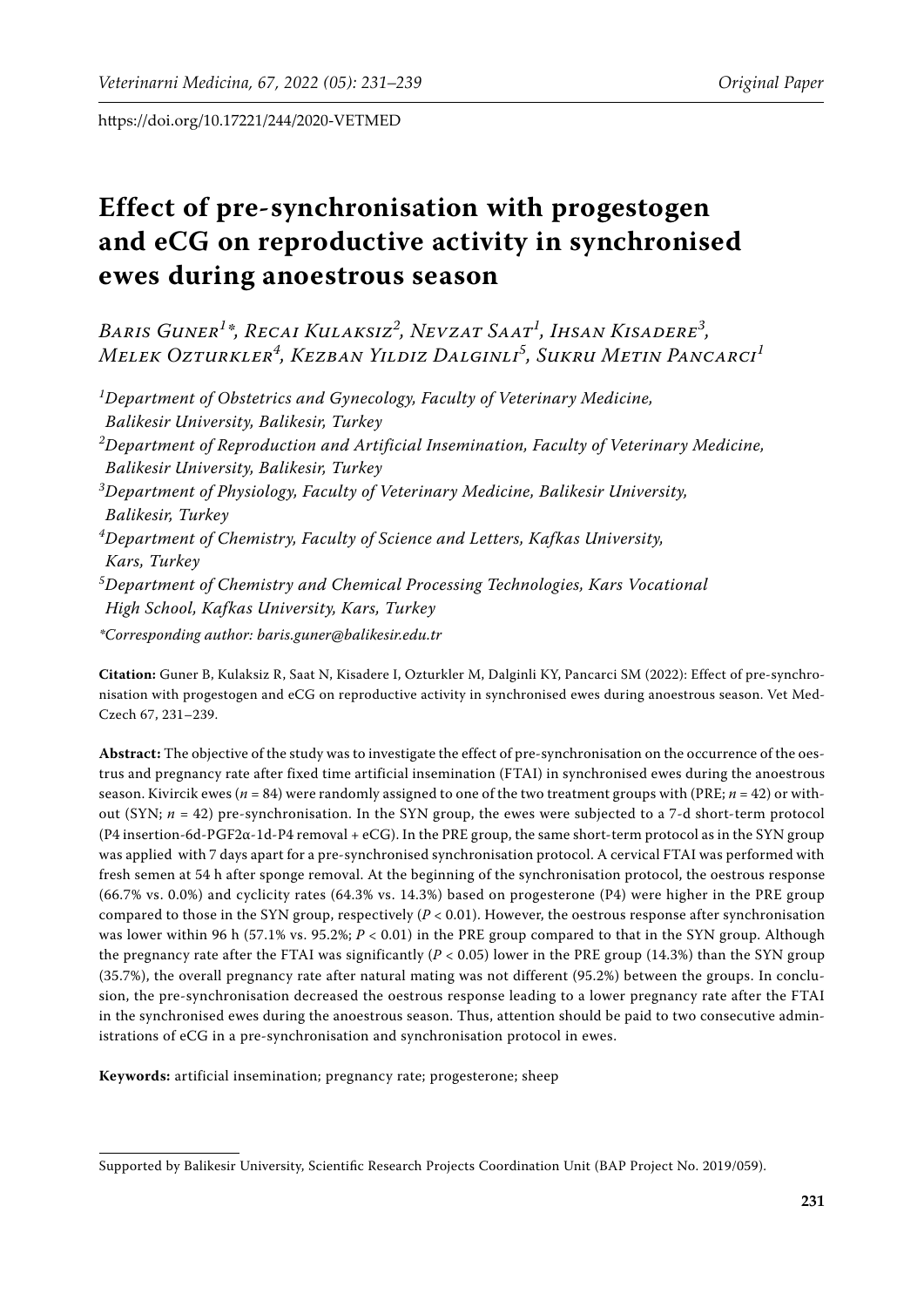Ewes exhibit a seasonal breeding pattern and this effect is a significant barrier in obtaining offspring throughout the year. Besides, farmers take advantage of producing lambs by inducing the oestrous cycle during anoestrous season [\(Abecia et al. 2012\)](#page-6-0). In this aim, the reproductive management of ewes is generally controlled with synchronisation protocols rather than natural methods to maintain the profitability and raise lambs during the anoestrous period ([Ungerfeld and Rubianes 2002;](#page-8-0) [Rosasco et al.](#page-7-0)  [2019\)](#page-7-0). Progesterone or progestogen releasing devices are commonly used for 12–14 days by mimicking the luteal phase of the oestrous cycle in the anoestrous period ([Ungerfeld and Rubianes 2002\)](#page-8-0).

Although a long-term synchronisation protocol induced a high rate of oestrous response (80–90%), the high oestrous rate did not result in high pregnancy rate (30–50%) after fixed time artificial insemination (FTAI) in previous studies in ewes [\(Ungerfeld and Rubianes 2002](#page-8-0); [Miranda et al. 2018\)](#page-7-1). Long-term synchronisation protocols result in low fertility because of several reasons such as the sub-luteal levels of progesterone, persistent preovulatory follicles, and delayed new follicular wave compared to short-term protocols ([Vinoles et al.](#page-8-1)  [1999;](#page-8-1) [Vinoles et al. 2001](#page-8-2)). However, there has been no consensus on obtaining a higher fertility with a short-term protocol compared to a long-term protocol in literature [\(Blaschi et al. 2014](#page-7-2); [Biehl](#page-7-3)  [et al. 2019\)](#page-7-3).

In addition to the length of the synchronisation protocol, the absence of oestrus and ovulation prior to the FTAI may be limiting factors for the discrepancy between the low pregnancy rate and the high oestrous response in ewes during the anoestrous season ([Kaya et al. 2013\)](#page-7-4). In cattle, the stage of the oestrous cycle at the beginning of the synchronisation protocol affects the fertility, and pre-synchronisation protocols have been developed to align cows to dioestrus at the onset of FTAI synchronisation protocols ([Dirandeh 2014](#page-7-5)). Thus, pre-synchronisation is a critical factor to increase the synchronisation success and pregnancy rates for FTAI protocols in cows ([Gumen et al. 2012](#page-7-6)). It was reported that achieving higher fertility rates with pre-synchronisation protocols by inducing the oestrus, the formation of the *corpus luteum* after oestrus, and the initiation of the synchronisation under a high progesterone concentration is a significant target in cows ([Richardson et al. 2016](#page-7-7)). For the same target, there has been no study investigating the effect of pre-synchronisation on the efficacy of oestrous synchronisation protocols and fertility in ewes in the literature. The objective of the present study was to increase the effectiveness of the oestrous synchronisation protocol and fertility with pre-synchronisation in Kivircik ewes during the anoestrous season.

# **MATERIAL AND METHODS**

The experimental procedures were approved by the Balikesir University Animal Care Committee (Reference No. 2019-7/1).

#### **Animals and management**

The Kivircik ewes display seasonal breeding activity in Balikesir, located on the coastline of the Aegean Sea and the Sea of Marmara in Turkey. This study was carried out in a sheep flock at the Balikesir University, Experimental Farm (39°28'N, 28°02'E). The ewes were isolated from contact with rams for three months within the farm. All the ewes were grazed on natural pasture prior to the experiment. Trace mineral salt blocks and water were given *ad libitum*. During the experiment, the ewes were maintained on a natural pasture with an additional 1.5 kg of dried grass hay/ewe/day and 600 g of barley/ewe/day as nutritional flushing from D-14 to D7 for 21 days. Day 0 (D0) indicated the day of the synchronisation initiation.

## **Study design**

The experiment was conducted from 26<sup>th</sup> March to 25<sup>th</sup> April, 2019. The body condition score (BCS) was evaluated by the palpation of the spinous and transverse processes of the lumbar vertebrae at the beginning of the study [\(Kenyon et al. 2014](#page-7-8)). The hind legs of the ewes were restrained at an appropriate height to prevent lateral or forward movement. Non-lactating ewes  $(n = 90)$ , 2–5 years old, were randomly assigned to one of the two treatment groups [synchronisation with (PRE) or without (SYN) pre-synchronisation] at the onset of the study (D-14). However, six ewes were removed due to losing their ear tags during the experiment, and the study was completed with 84 ewes.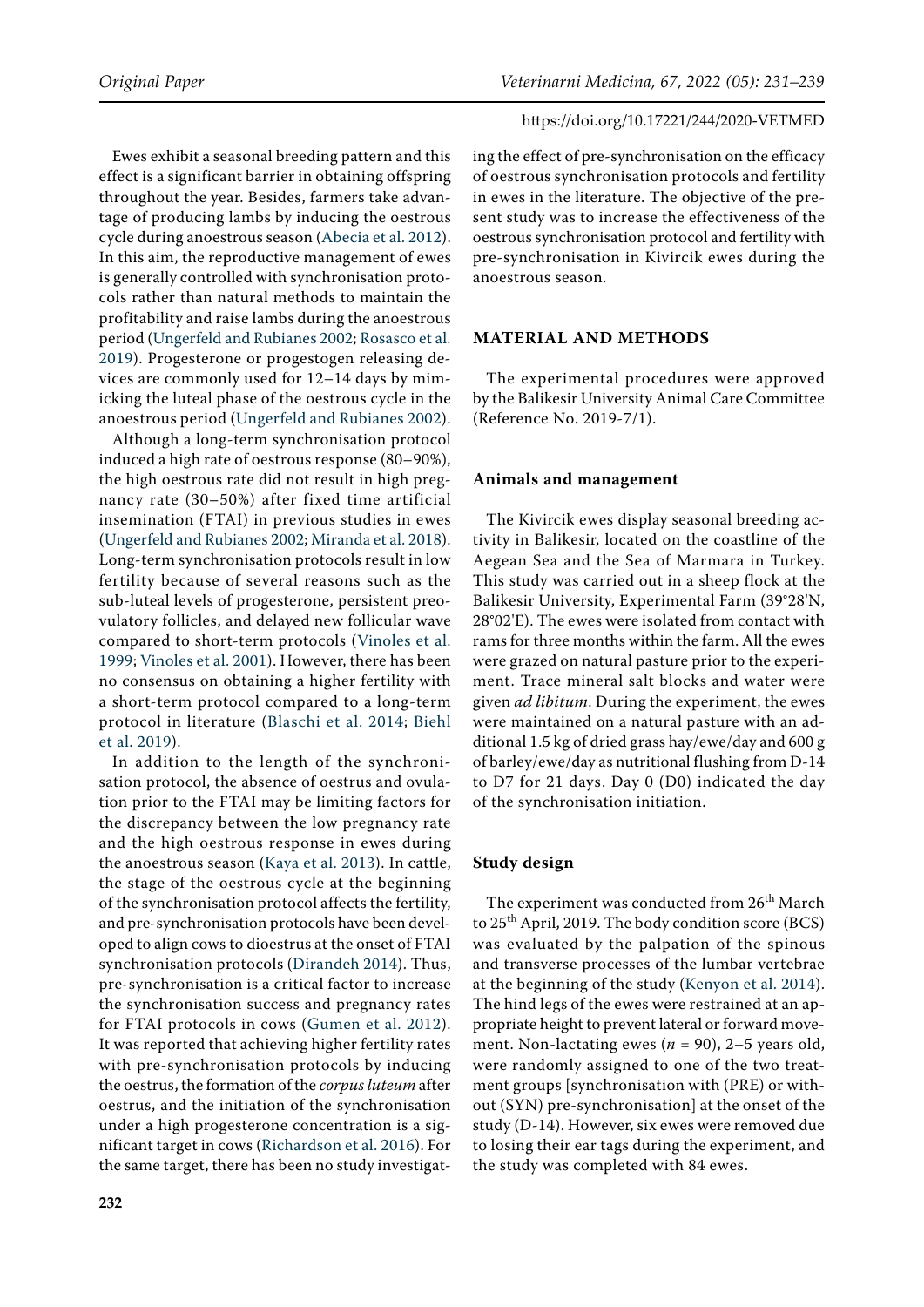For the pre-synchronisation protocol in the PRE group  $(n = 42)$ , an intravaginal sponge, containing 60 mg of medroxyprogesterone acetate (MPA; Esponjavet®, Hipra, Turkey), was inserted for seven days (between D-14 and D-7). The ewes received 500 IU of equine chorionic gonadotropin (eCG; Gonaser®, Hipra, Turkey) at D-7 and 75 µg of D-cloprostenol (Gestavet Prost®, Hipra, Turkey) at D-8. No natural mating or artificial insemination (AI) was performed after removing the first sponge (between D-7 and D0) in the PRE group. There was no hormonal intervention in the SYN group during the pre-synchronisation period in the PRE group (between D-14 and D-7). Teaser rams  $(n = 5)$  with anti-mating aprons were used for the oestrous detection for one hour at 12-h intervals between 24 h to 96 h (D-6 to D-3) after removal of the vaginal sponge in both groups. The time of the oestrous onset was assumed to be the midpoint (six hours before) following the detection of the first standing position of the ewes.

For the synchronisation protocol in the PRE group ( $n = 42$ ) and SYN group ( $n = 42$ ), all the ewes in both groups received an intravaginal sponge from D0 to D7 ([Figure 1](#page-2-0)). Injections of  $75 \mu g$ of D-cloprostenol were applied at D6 to prevent the occurrence of luteolysis at different times and 500 IU of eCG was applied at D7 to prevent delay of the oestrus after the sponge removal ([Kaya et al.](#page-7-4) [2013\)](#page-7-4). Secondly, teaser rams ( $n = 5$ ) with anti-mating aprons were used for the oestrous detection for one hour at 12-h intervals between 24 h and 96 h (between D8 and D11) after removal of the vaginal sponge in both groups. The time of the oestrous onset was assumed to be the midpoint following the detection of the first standing position of the ewes.

Fixed time artificial insemination was cervically performed with fresh semen ( $250 \times 10^6$  spermatozoa) at  $54 \pm 0.5$  h after the sponge removal regardless of the oestrus manifestation ([Figure 1](#page-2-0)). Insemination was performed using a duck-billed speculum with a light source and an ovine insemination catheter (Minitube, Tiefenbach, Germany) was passed through into the cervical canal in order to prevent retrograde flow in the outer chamber of the cervix. Twelve days later from the FTAI, rams with mating marks were introduced to the flock to detect natural mating for 30 days.

<span id="page-2-0"></span>

Pre-synchronisation (PRE; *n* = 42) performed with a 7-d short-term protocol between D-14 and D-7 in the PRE group. The pre-synchronised ewes received the same short-term 7-d protocol at D0. Synchronised ewes (SYN; *n* = 42) received only a short-term protocol during the same time as the PRE group exposed the synchronisation. Oestrous detection was performed with teaser rams every  $12 \pm 1$  h between 24 and 96 h for 1 h after removal of the vaginal sponge in both groups. The cervical fixed time artificial insemination (FTAI) was performed with fresh semen at 54 h at D9. Blood samples (\*) were collected to determine the serum progesterone concentration on D-7, D0, and D9

eCG = equine chorionic gonadotropin; OD = oestrous detection; FTAI = fixed time artificial insemination; IVS = intravaginal sponge;  $PGF_{2\alpha}$  = prostaglandin  $F_{2\alpha}$ , p-cloprostenol; PRE = group with pre-synchronisation; SYN = group without pre-synchronisation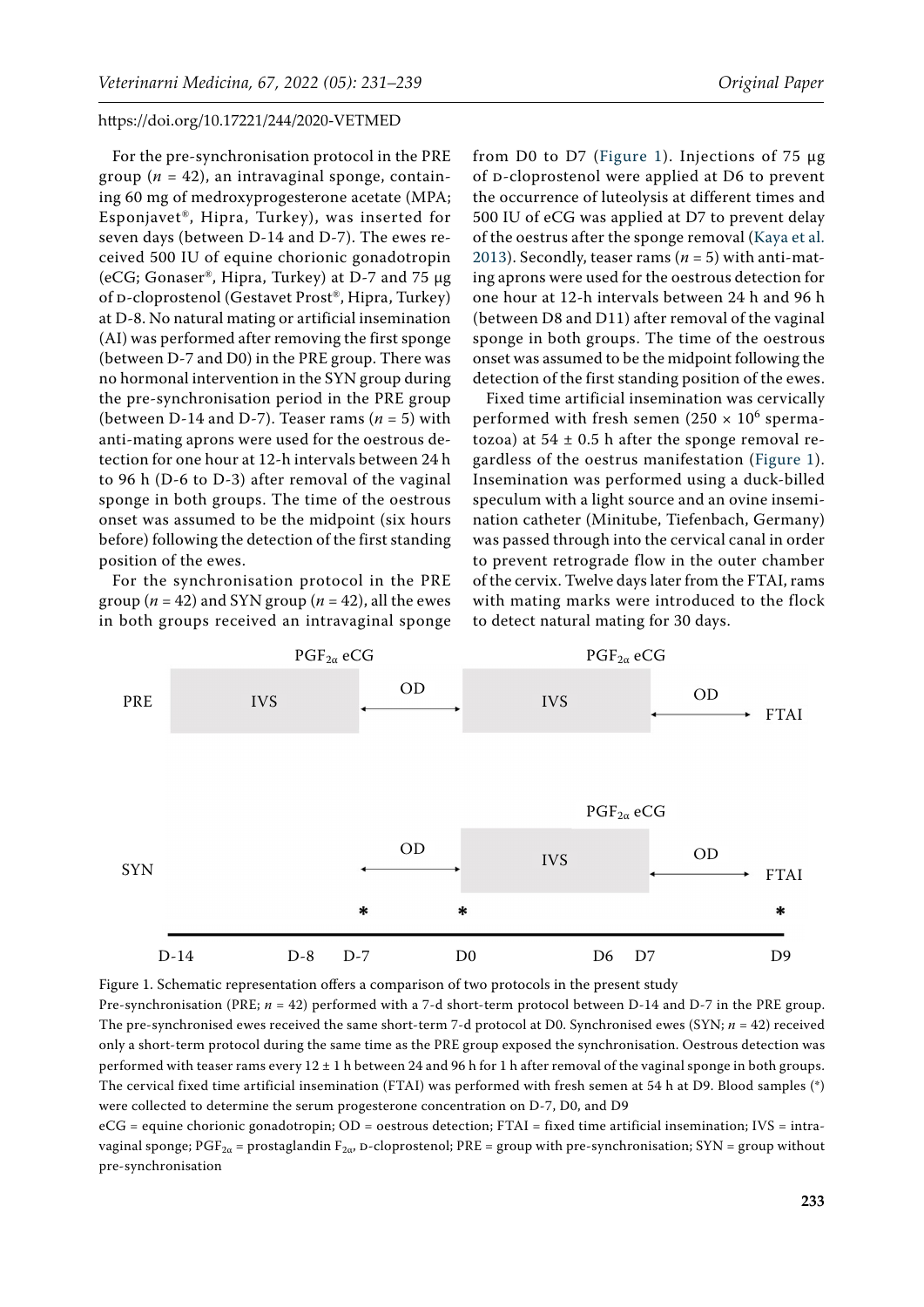A pregnancy diagnosis was performed via transrectal ultrasound (Ibex Pro equipped with a 5.0– 7.5 MHz; E.I. Medical Imaging, Loveland, CO, USA) at 25 days post-FTAI. The presence of a clear anechoic embryonic vesicle with a viable embryo (heartbeat) was evaluated as a positive pregnancy diagnosis. Pregnancies were confirmed at 50 days after the FTAI to determine the embryonic loss. Non-pregnant ewes from the FTAI were re-scanned at days 50 and 70 to determine the pregnancy status following the natural mating. The lambing rate was defined as the proportion of lambing to pregnant ewes.

## **Collection and processing of semen**

In this study, the semen of five rams were collected at three days (D4) before the insemination time by hand-made electro-ejaculation using a probe 12 cm in length, 2.5 cm in diameter, and 12 volts. The ejaculate volume, spermatozoa motility, and spermatozoa density from all the rams were evaluated before the insemination procedure ([Tsakmakidis 2010\)](#page-8-3). Three days prior to insemination, the rams were neither ejaculated nor used for natural breeding. The percentage of the motility and concentration of the spermatozoa were examined by a phase-contrast microscope with heated stage at 37  $°C$  and magnification 400  $\times$ after dilution. Three ejaculates of five rams having acceptable parameters, providing an adequate volume (> 1.0 ml), mass activity (3+), concentration (>  $3.0 \times 10^9$  spermatozoa/ml), and motile cells (> 70%), were pooled at 37 °C to prevent the individual ram effect prior to insemination [\(Casali](#page-7-9)  [et al. 2017\)](#page-7-9). The pooled semen from three rams had the following characteristics: 3.8 ml in volume with 4+ mass activity and including 82% motile cells. The pooled semen was diluted with ultra-heat treated (UHT) skimmed milk as an extender. The diluted semen, containing 250  $\times$  10<sup>6</sup> spermatozoa in 0.25 ml/straw, was stored at 30 °C up to within one hour of insemination [\(Gibbons et al. 2019](#page-7-10)).

# **Blood sampling and serum progesterone concentration**

Blood samples were collected from all the ewes (*n* = 84) via jugular venepuncture at one-week intervals prior to the synchronisation (D-7 and D0) to determine the cyclicity status based on the progesterone (P4) concentration in both groups. Blood samples were also collected at the time of the FTAI (D9) to verify the luteolysis (P4 concentrations  $> 1$  ng/ml).

The samples were centrifuged at 3 000 *g* for 15 min after collection and stored at –20 °C until analysis.

The extraction method was applied before the analysis of the P4 concentration. For this purpose, all the samples (500 µl) were placed in Eppendorf tubes, then  $n$ -butanol (500  $\mu$ l) was added to the tubes. They were shaken on a vortex for 4 h, and samples were frozen overnight at –47 °C. The supernatant was evaporated to dryness at 40 °C, then 500  $\mu$ l of phosphate-buffered saline (PBS) was added in the tubes and shaken for 4 h at room temperature.

The extracted samples were used in the determination of the P4 concentration with an enzyme-linked immunosorbent assay (ELISA) using commercial kits (Elabscience Biotechnology, Co, Ltd, Huston, TX, USA). The inter-assay and intraassay coefficients of variation for the progesterone assay were 1.6% and 5.9%, respectively. Ewes having < 1 ng/ml of a circulating P4 concentration indicated the absence of a functional *corpora lutea*. Ewes having lower  $(< 1$  ng/ml) P4 concentrations in two consecutive samples (D-7 and D0) prior to the synchronisation protocol were considered as non-cyclic. The alteration of the circulating P4 concentration in two consecutive samples prior to synchronisation from  $< 1$  ng/ml to  $> 1$  ng/ml was accepted as induced cyclicity ([Yuthasastrakosol](#page-8-4) [et al. 1975](#page-8-4)).

# **Statistical analysis**

The oestrus onset following the sponge removal was analysed by a general linear model (GLM) with PROC. The GLM procedure of SAS v9.4 software (SAS Institute Inc., Cary, NC, USA) and the results were reported as the least square means and standard error of means. The other category outcomes (oestrous response, pregnancy rate, lambing rate, cyclicity) were analysed by chi-square analyses with the PROC FREQ procedure of SAS. The significance level was considered as *P* < 0.05 for all the analyses.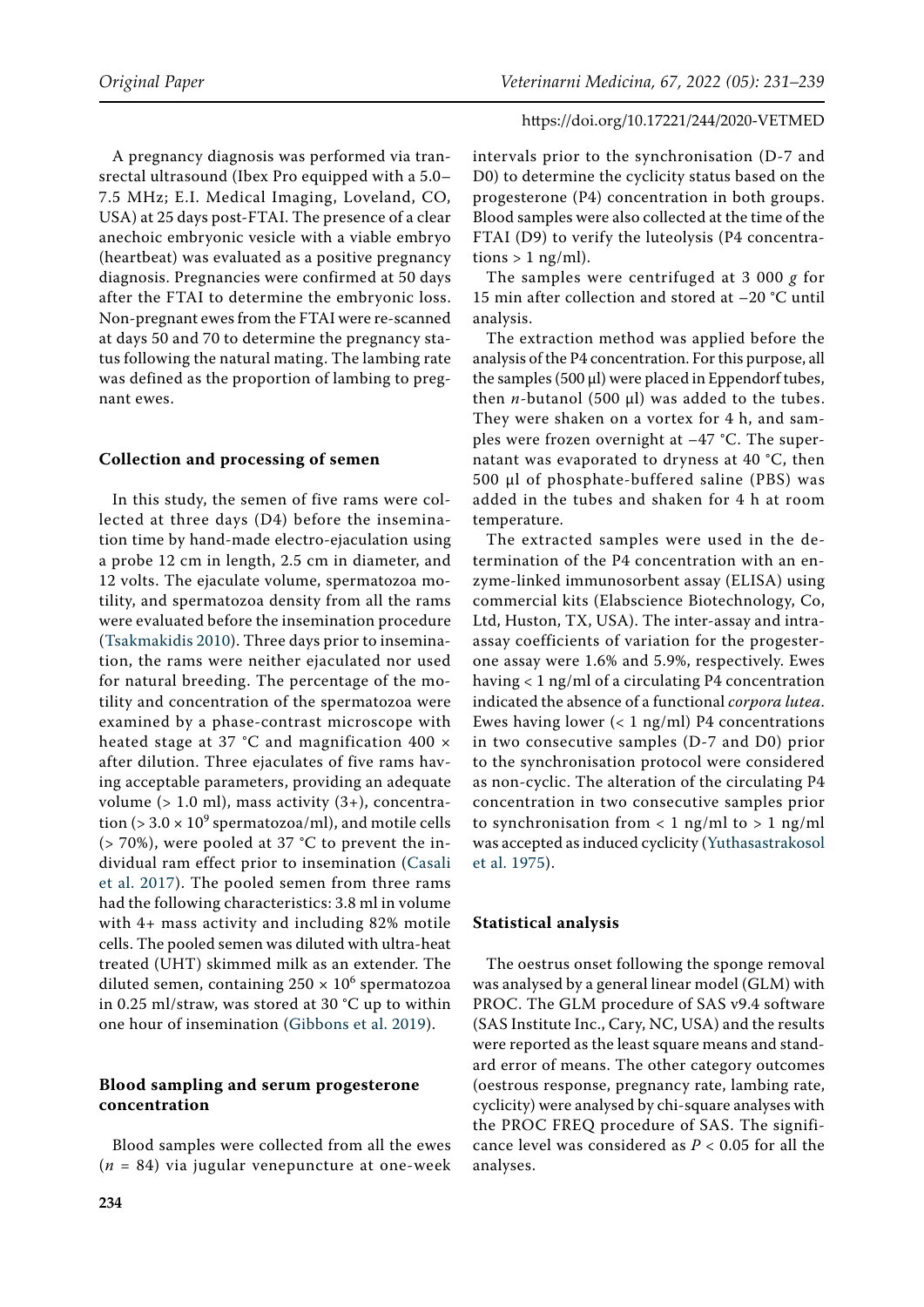# **RESULTS**

There was no difference in the age (SYN =  $3.12 \pm$ 0.19, PRE =  $2.98 \pm 0.18$  and body condition score  $(SYN = 2.80 \pm 0.05, PRE = 2.78 \pm 0.06)$  in the groups  $(P > 0.05)$ .

Following pre-synchronisation, the oestrous response was 66.7% (28/42) in the PRE group. None of the ewes showed oestrus for the first 24 h after the sponge removal, and the onset of oestrus was  $45.1 \pm 0.5$  h after pre-synchronisation (between D-7 and D0) in the PRE group. Oestrus was not observed during D-7 and D0 in SYN group.

Following synchronisation in both groups, the overall oestrous response was 78.0% (64/84) in the present study.

The oestrous response in the first 24 h and the first 96 h were significantly  $(P < 0.01)$  higher in the SYN group (26.2%, 11/42; 95.2%, 40/42) compared to those in the PRE group (2.3%, 1/42; 57.1%, 24/42) after the sponge removal at D7, respectively. The interval between the sponge removal and the onset of oestrus was significantly (*P* < 0.01) longer in the PRE group  $(47.8 \pm 0.3 \text{ h})$  compared to the SYN group  $(37.8 \pm 0.4 \text{ h}; \text{Table 1}).$  Furthermore,

the P4 concentration was lower  $(< 1$  ng/ml) at the time of the FTAI in all the ewes in both groups.

The pregnancy rate was lower in the PRE group (14.3%, 6/42) compared to the SYN group (35.7%, 15/42) ( $P < 0.05$ ). There was no pregnancy following the FTAI in the ewes without signs of oestrus in the PRE (0.0%, 0/18) and SYN (0.0%, 0/2) groups. The pregnancy rates in the ewes with detected oestrus did not differ (*P* > 0.05) between the PRE (25.0%, 6/24) and SYN (37.5%, 15/40) groups. In the PRE group, 40.5% (17/42) of the ewes showed oestrous and 16.7% (7/42) of the ewes did not show oestrous after both applications (pre-synchronisation and synchronisation) ([Table 2](#page-4-1)). While 26.2% (11/42) of the ewes were detected as being in oestrus following the pre-synchronisation only, 16.7% (7/42) of the ewes were detected as being in oestrus following synchronisation only in the PRE group ([Table 2](#page-4-1)). Only ewes exhibited oestrus following both pre-synchronisation and synchronisation became pregnant (35.3%, 6/17) in this study. The distribution of the oestrous response following the pre-synchronisation, synchronisation, both pre-synchronisation and synchronisation or either of them are depicted in [Table 2.](#page-4-1) Moreover,

<span id="page-4-0"></span>Table 1. Comparison of the oestrous responses and onset of oestrus of Kivircik ewes after oestrous synchronisation with or without pre-synchronisation

| Oestrus response                  |                         | Experimental groups   |                       | $P$ -value |
|-----------------------------------|-------------------------|-----------------------|-----------------------|------------|
|                                   | <b>PRE</b> (%)<br>(n/n) | $SYN$ $(\%)$<br>(n/n) | Total $(\%)$<br>(n/n) |            |
| First 24 $h$ $(\%)$               | 2.3<br>(1/42)           | 26.2<br>(11/42)       | 14.3<br>(12/84)       | < 0.01     |
| Within 96 h (%)                   | 57.1<br>(24/42)         | 95.2<br>(40/42)       | 78.0<br>(64/84)       | < 0.01     |
| Onset of oestrus (mean $\pm$ SEM) | $47.8 \pm 0.3$ h        | $37.8 \pm 0.4 h$      | $46.4 \pm 0.8$ h      | < 0.01     |

 $PRE = group$  with pre-synchronisation;  $SYN = group$  without pre-synchronisation

<span id="page-4-1"></span>Table 2. Distribution of the pregnancy rates following the FTAI with respect to the oestrous response (yes/no) following pre-synchronisation and synchronisation in the PRE group

| Parameters             |                   | Oestrous response |                   |                   |         |  |  |
|------------------------|-------------------|-------------------|-------------------|-------------------|---------|--|--|
|                        | yes/yes           | yes/no            | no/no             | no/ves            | P-value |  |  |
| Proportion of ewes (%) | 40.5 <sup>a</sup> | $26.2^{ab}$       | 16.7 <sup>b</sup> | 16.7 <sup>b</sup> | < 0.05  |  |  |
| (n/n)                  | (17/42)           | (11/42)           | (7/42)            | (7/42)            |         |  |  |
| Pregnancy rate (%)     | 35.3 <sup>c</sup> | 0.0 <sup>d</sup>  | 0.0 <sup>d</sup>  | 0.0 <sup>d</sup>  | < 0.05  |  |  |
| (n/n)                  | (6/17)            | (0/11)            | (0/7)             | (0/7)             |         |  |  |

 $a-d$ Values with different superscripts within a row differ at  $P < 0.05$ 

FTAI = fixed time artificial insemination; PRE = group with pre-synchronisation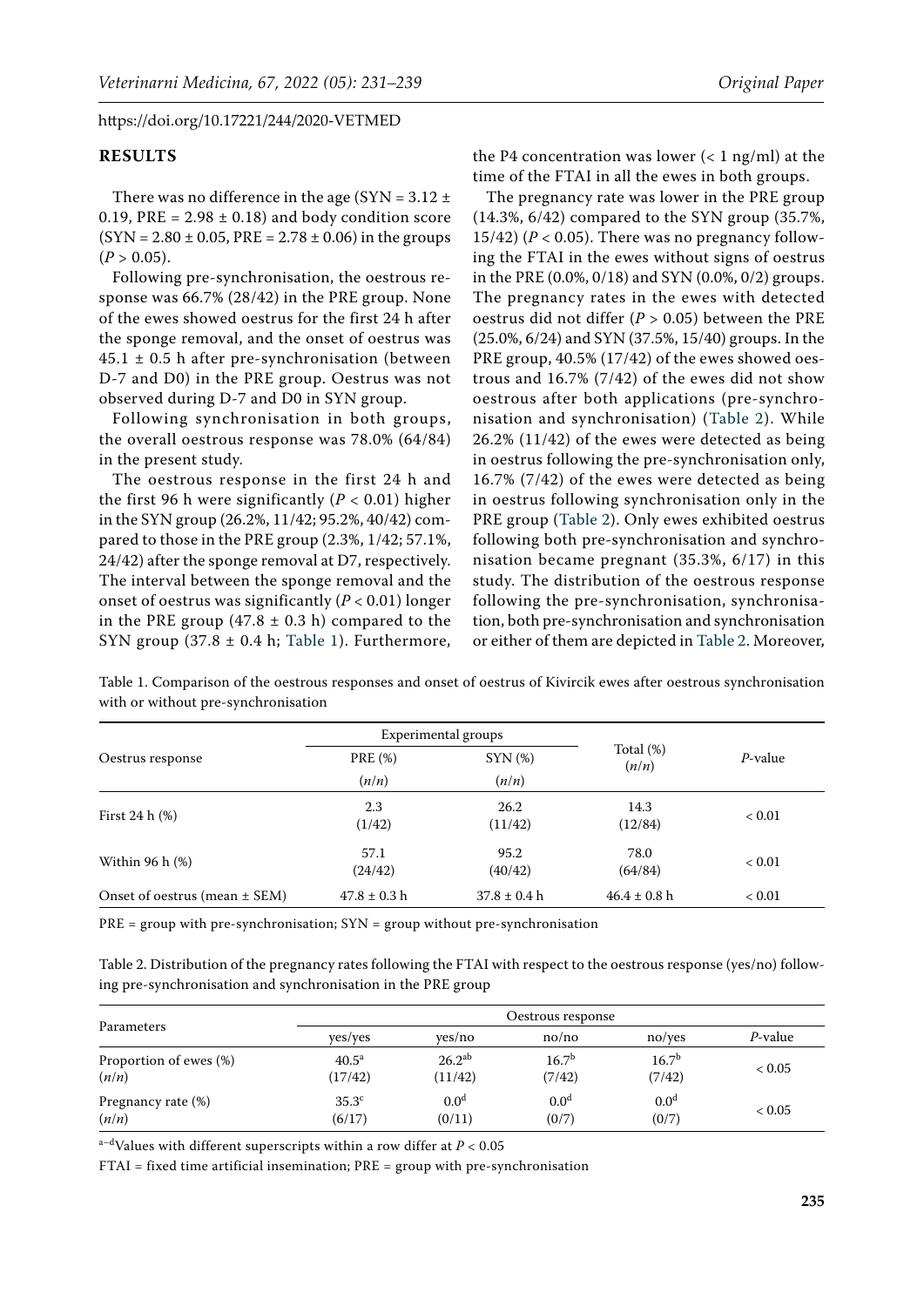the pregnancy rates following the FTAI in these subgroups are given in [Table 2](#page-4-1). The pre-synchronisation significantly increased  $(P < 0.01)$  the cyclicity rate in the PRE group (64.3%, 27/42) compared to that in the SYN group (0.0%, 0/0) at the beginning of the synchronisation protocol. However, the pregnancy rate after the FTAI was not different in the cyclic ewes (14.8%, 4/27) compared to that in the non-cyclic ewes (13.3%, 2/15) in the PRE group. Similarly, the cyclicity did not change the pregnancy rate after the FTAI in the cyclic ewes (16.7%, 1/6) and non-cyclic ewes (38.9%, 14/36) in the SYN group.

There was no embryo or foetal loss between the first (D25) and the second pregnancy examinations (D50) following the FTAI. The pregnancy rates after the first (63.9% vs. 77.8%; *P* > 0.05) and the second (84.6% vs. 66.7%; *P* > 0.05) natural mating were not statistically different in the PRE and SYN groups, respectively. The overall pregnancy rates (following one FTAI and two natural matings) at the end of the experiment were equal (95.2%, 40/42) between the PRE and SYN groups  $(P > 0.05)$ . The lambing rates were also 95.2% in both groups in this study ([Table 3\)](#page-5-0).

<span id="page-5-0"></span>Table 3. Reproductive outcomes of Kivircik ewes after the oestrous synchronisation without or with an additional pre-synchronisation protocol including an intravaginal sponge and eCG

| Fertility results            | PRE     | <b>SYN</b> | $P$ -value |
|------------------------------|---------|------------|------------|
| <b>FTAI</b>                  |         |            |            |
| Pregnancy rate (%)           | 14.3    | 35.7       | < 0.05     |
| (n/n)                        | (6/42)  | (15/42)    |            |
| First natural mating         |         |            |            |
| Pregnancy rate (%)           | 63.9    | 77.8       | NS         |
| (n/n)                        | (23/36) | (21/27)    |            |
| <b>Second natural mating</b> |         |            |            |
| Pregnancy rate (%)           | 84.6    | 66.7       | NS.        |
| (n/n)                        | (11/13) | (4/6)      |            |
| Overall pregnancy rate (%)   | 95.2    | 95.2       | NS         |
| (n/n)                        | (40/42) | (40/42)    |            |
| Lambing rate (%)             | 95.2    | 95.2       | NS         |
| (n/n)                        | (40/42) | (40/42)    |            |

 $eCG =$  equine chorionic gonadotropin;  $FTAI = fixed$  time artificial insemination; NS = not significant; PRE = group with pre-synchronisation; SYN = group without pre-synchronisation

# https://doi.org/10.17221/244/2020-VETMED

## **DISCUSSION**

Pre-synchronisation with a short-term protocol induced the oestrous (66.7%) and increased the cyclicity (64.3%) at the beginning of the synchronisation. Previous studies reported a higher oestrous response ( $\geq 80\%$ ) after a short-term protocol [\(Ungerfeld and Rubianes 2002;](#page-8-0) [Ozyurtlu et al. 2011](#page-7-11); [Martinez-Ros et al. 2018\)](#page-7-12). Our pre-synchronisation resulted in a lower oestrous response compared to the results of previous studies. The possible explanation for the decreased oestrous response after the first sponge removal in the PRE group may be the low BCS due to the short flushing period. The short-term nutritional supplementation did not have a stimulatory effect on the IGF-I which had a significant role on the folliculogenesis ([Scaramuzzi et al. 2006\)](#page-8-5). Besides, detection of a high oestrous response (95.2%) following the three-week flushing after the synchronisation in the SYN group supported the beneficial effect of an adequate flushing period on the oestrous response in the present study.

There was considerable variation in the pregnancy rate after the cervical insemination in ewes in previous studies ([Zeleke et al. 2005;](#page-8-6) [Dogan and](#page-7-13) [Nur 2006](#page-7-13); [Ustuner et al. 2007;](#page-8-7) [Masoudi et al. 2017](#page-7-14); [Dogan et al. 2018\)](#page-7-15). Although all cervical inseminations were conducted in the same breed in the previous and current studies, the pregnancy rates varied on the synchronisation protocol, time of the FTAI, nutritional status, and management status [\(Menchaca and Rubianes 2004;](#page-7-16) [Scaramuzzi et al.](#page-8-5) [2006;](#page-8-5) [Dogan et al. 2018](#page-7-15)). While the pregnancy rate was reported as 72.3% after cervical insemination with  $200 \times 10^6$  spermatozoa between 53–55 h after the sponge removal during the transition period in Dorper ewes ([Zeleke et al. 2005](#page-8-6)), the pregnancy rate was determined as 33.3% after two cervical inseminations with  $250 \times 10^6$  spermatozoa at 40 h and 60 h following the sponge removal during the breeding season in Awasi ewes ([Ustuner](#page-8-7) [et al. 2007](#page-8-7)).

In the present study, the pregnancy rate in the SYN group after the cervical insemination was lower than that in the study reported by [Dogan](#page-7-13) [and Nur \(2006\)](#page-7-13), but higher than that in the study reported by [Dogan et al. \(2018\)](#page-7-15) in Kivircik ewes. However, the pregnancy rate after the short-term protocol in the SYN group was in the range of the previous studies.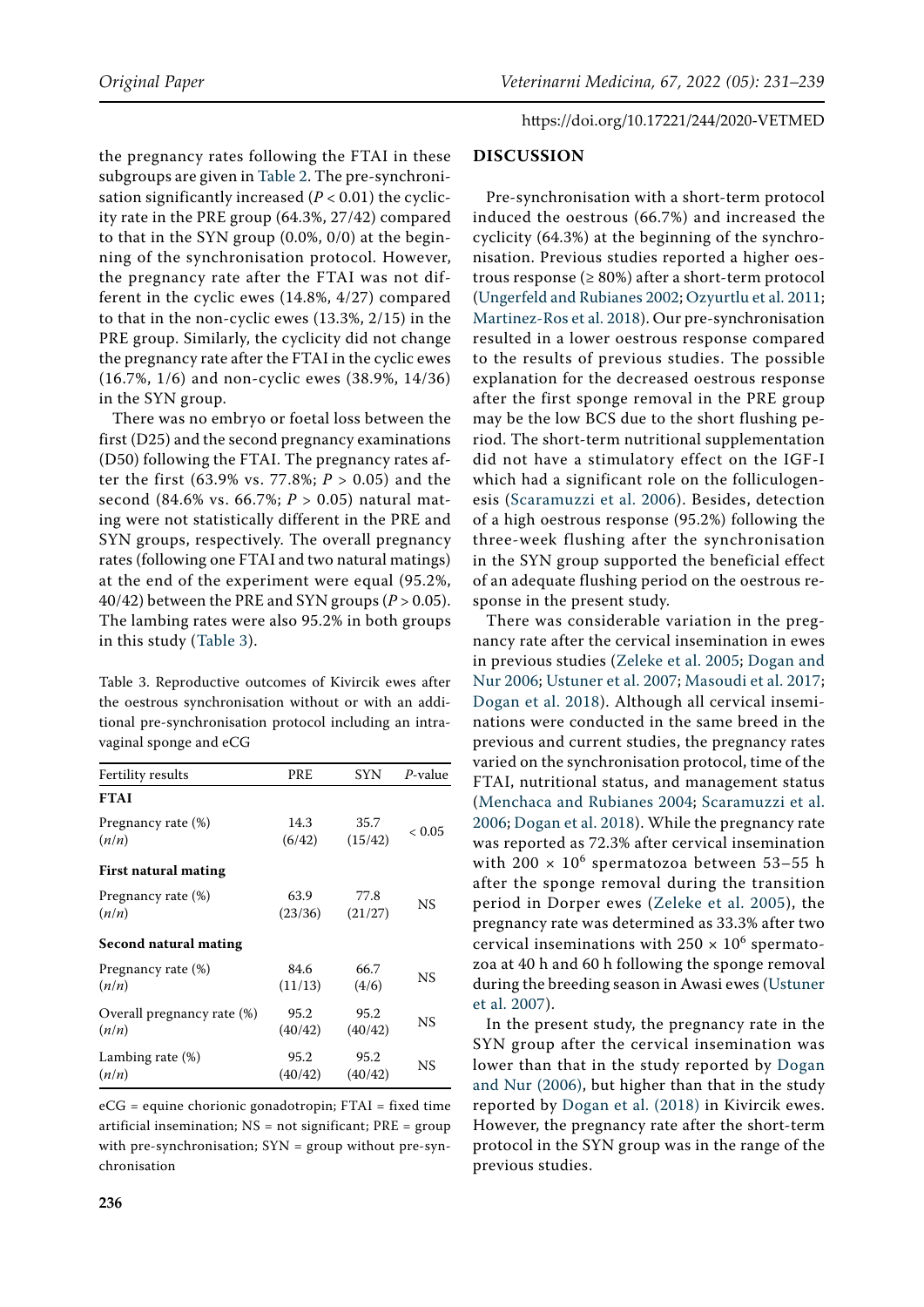Pre-synchronisation has been widely used to increase pregnancy rates in cows. In an ovular cows, the pregnancy rate after FTAI is considerably lower compared to cyclic cows. Thus, inducing the formation of the *corpus luteum* at the beginning of the FTAI protocol is a plausible approach to improve the fertility ([Herlihy et al. 2012\)](#page-7-17). The reason for the discrepancy between the high oestrous response and low pregnancy rate has been unclear except for the length of the progesterone exposure during different synchronisation protocols ([Vinoles](#page-8-2)  [et al. 2001;](#page-8-2) [Ozyurtlu et al. 2011](#page-7-11)). Our strategy was planned similar to a cow model to increase the pregnancy rate by inducing the oestrus and cyclicity with pre-synchronisation at the initiation of a short-term protocol. Although pre-synchronisation induced the oestrous response and cyclicity at the onset of the synchronisation, the synchronisation with the same short-term protocol reduced the oestrous response in the first 24 h (26.2% vs. 2.3%) and within 96 h (95.2% vs. 57.1%) in the PRE group compared to the SYN group. Although the onset of oestrus was delayed by about 10 h (47.8 ± 0.3 h vs.  $37.8 \pm 0.4$  h) in the PRE group compared the that in the SYN group, the onset of oestrus in both groups was in agreement with previous studies that reported a wide range (18–144 h) ([Das et al. 2000](#page-7-18); [Ungerfeld and Rubianes 2002](#page-8-0); [Ustuner et al. 2007](#page-8-7); [Ozyurtlu et al. 2011;](#page-7-11) [Biehl et al. 2019](#page-7-3)).

There have been limited studies investigating the effects of cyclicity with different hormones at the beginning of timed artificial insemination (TAI) protocols in ewes ([Titi et al. 2010;](#page-8-8) [Kaya et al.](#page-7-4)  [2013](#page-7-4)). [Kaya et al. \(2013\)](#page-7-4) reported an increased pregnancy rate with the use of hCG seven days before and seven days after synchronisation during the anoestrous period. [Titi et al. \(2010\)](#page-8-8) reported an increased lambing rate (47% vs. 13%) with additional GnRH as the pre-synchronisation at the time of the vaginal sponge insertion during breeding season. In FTAI protocols, eCG has been widely used to induce oestrus and ovulation ([Titi et al. 2010\)](#page-8-8). In our study, consecutive synchronisation with MAP + eCG for pre-synchronisation and synchronisation significantly reduced the first pregnancy rate (14.3% vs. 35.7%) after the FTAI. Similar to our results, a recent study reported a lower pregnancy rate (19.4%) after repeated MAP + eCG administration applied at 20-day intervals for resynchronisation in Corriedale ewes ([Cosentino et al. 2019\)](#page-7-19). The reason for the low fertility rate following the

repeated eCG administrations could be associated with the presence of circulating anti-eCG antibodies in ewes ([Roy et al. 1999a\)](#page-7-20) and in goats ([Roy et al.](#page-8-9) [1999b](#page-8-9)). Humoral immune responses against recurrent eCG could be different within breeds and within individuals of the same breed ([Roy et al. 1999a](#page-7-20); [Roy et al. 1999b](#page-8-9)). The fertility decreased from 65.0% to 33.3% after development of an immune response against the eCG application in repeated synchronisations in Alpine goats [\(Baril et al. 1993\)](#page-6-1). The reason for reduced fertility in the PRE group could be delayed preovulatory luteinising hormone (LH) surge at the FTAI leading to a lower oestrus expression following the use of two consecutive eCG applications in the present study. In the PRE group, a lower pregnancy rate among ewes detected in the oestrus following the pre-synchronisation and synchronisation could reveal a lower ovulatory response due to the developed anti-eCG antibodies. The accumulation of residual anti-eCG antibodies has no effect on successive natural matings in ewes [\(Bodin et al.](#page-7-21) [1997](#page-7-21)). Similarly, no difference in the overall pregnancy rates between the PRE and SYN groups could indicate no long-term detrimental effect of the antieCG antibodies on the fertility following two successive natural matings in the present study.

In conclusion it could be stated, that pre-synchronization decreased the oestrous response and, depending on it, also the pregnancy rate after the FTAI in the synchronised ewes during the anoestrous season. However, no difference in the overall pregnancy rates following two successive natural matings could indicate no long-term detrimental effect of the anti-eCG antibodies in the ewes in this study. Thus, attention should be paid to the use of repeated eCG applications with a short interval for a pre-synchronisation protocol in ewes.

## **Conflict of interest**

The authors declare no conflict of interest.

# **REFERENCES**

- <span id="page-6-0"></span>Abecia JA, Forcada F, Gonzalez-Bulnes A. Hormonal control of reproduction in small ruminants. Anim Reprod Sci. 2012 Feb;130(3-4):173-9.
- <span id="page-6-1"></span>Baril G, Leboeuf B, Saumande J. Synchronization of estrus in goats: The relationship between time of occurrence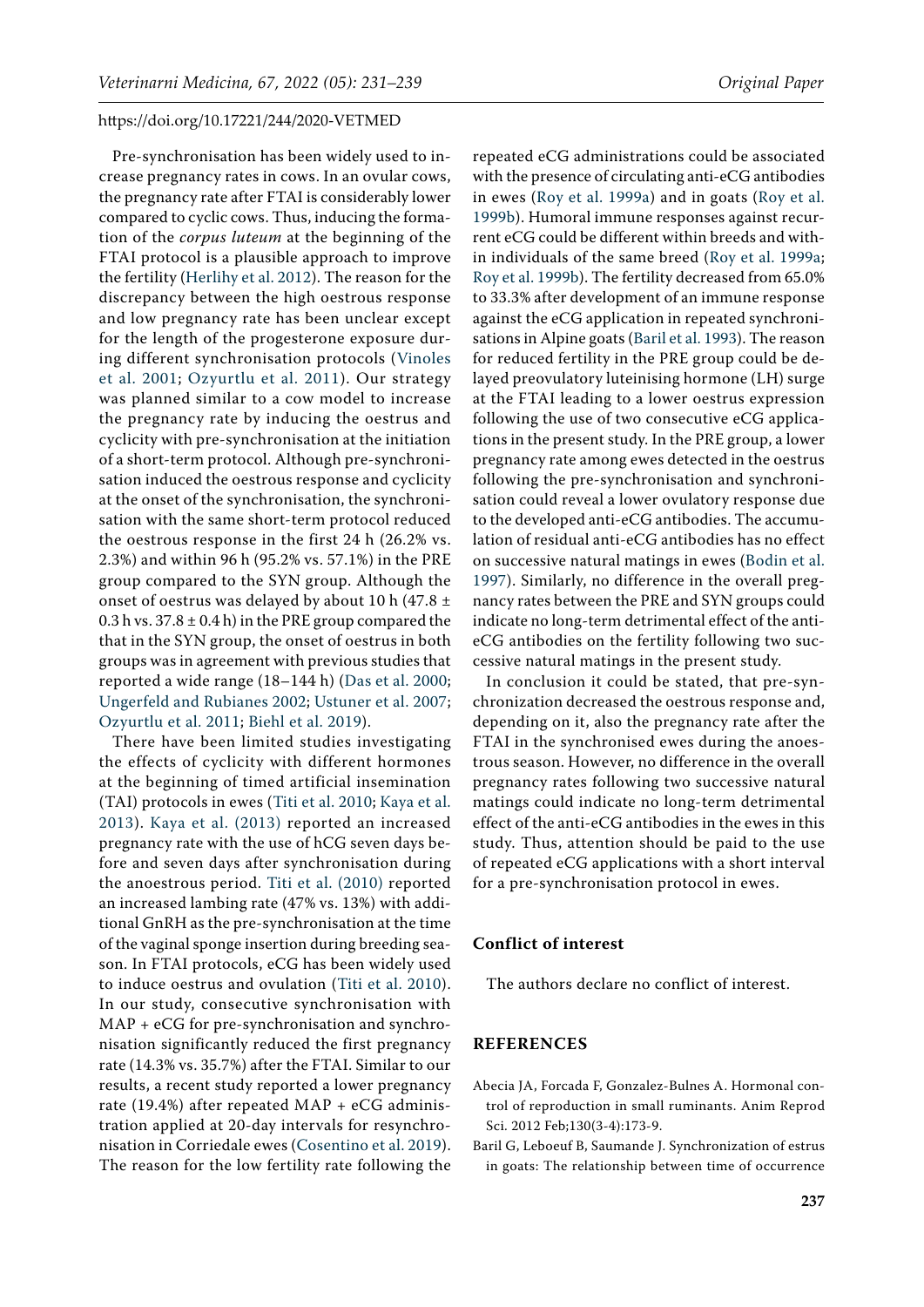of estrus and fertility following artificial insemination. Theriogenology. 1993 Sep;40(3):621-8.

<span id="page-7-3"></span>Biehl MV, de Ferraz Junior MVC, Barroso JPR, Susin I, Ferreira EM, Polizel DM, Pires AV. The reused progesterone device has the same effect on short or long estrus synchronization protocols in tropical sheep. Trop Anim Health Prod. 2019 Jul;51(6):1545-9.

<span id="page-7-2"></span>Blaschi W, Lunardelli PA, Marinho LS, Max MC, Santos GM, Silva-Santos KC, Melo-Sterza FA, Baldassarre H, Rigo TR, Seneda MM. Effects of progestagen exposure duration on estrus synchronization and conception rates of crossbreed ewes undergoing fixed time artificial insemination. J Vet Sci. 2014;15(3):433-7.

<span id="page-7-21"></span>Bodin L, Drion PV, Remy B, Brice G, Cognie Y, Beckers JF. Anti-PMSG antibody levels in sheep subjected annually to oestrus synchronisation. Reprod Nutr Dev. 1997 Nov-Dec;37(6):651-60.

<span id="page-7-9"></span>Casali R, Pinczak A, Cuadro F, Guillen-Munoz JM, Mezzalira A, Menchaca A. Semen deposition by cervical, transcervical and intrauterine route for fixed-time artificial insemination (FTAI) in the ewe. Theriogenology. 2017 Nov;103:30-5.

<span id="page-7-19"></span>Cosentino IO, Balaro MFA, Arashiro EKN, Santos JDR, Carvalho ABDS, Clariget RP, Ungerfeld R, Brandao FZ. Hormonal protocols for early resynchronization of ovulation in ewes: The use of progestagens, eCG, and inclusion of early pregnancy diagnosis with color Doppler ultrasound. Theriogenology. 2019 Jul 15;133:113-8.

<span id="page-7-18"></span>Das GK, Naqvi SM, Gulyani R, Pareek SR, Mittal JP. Effect of two doses of progesterone on estrus response and fertility in acycling crossbred Bharat Merino ewes in a semiarid tropical environment. Small Rumin Res. 2000 Jul 1; 37(1-2):159-63.

<span id="page-7-5"></span>Dirandeh E. Starting Ovsynch protocol on day 6 of first postpartum estrous cycle increased fertility in dairy cows by affecting ovarian response during heat stress. Anim Reprod Sci. 2014 Oct;149(3-4):135-40.

<span id="page-7-13"></span>Dogan I, Nur Z. Different estrous induction methods during the non-breeding season in Kivircik ewes. Vet Med-Czech. 2006 Apr;51(4):133-8.

<span id="page-7-15"></span>Dogan I, Nur Z, Kilinc B. Different estrus induction protocols and fixed time artificial insemination during the anoestrous period in non-lactating Kivircik ewes. J Hell Vet Med Soc. 2018 Mar;69(1):801-8.

<span id="page-7-10"></span>Gibbons AE, Fernandez J, Bruno-Galarraga MM, Spinelli MV, Cueto MI. Technical recommendations for artificial insemination in sheep. Anim Reprod. 2019 Nov 18;16(4): 803-9.

<span id="page-7-6"></span>Gumen A, Keskin A, Yilmazbas-Mecitoglu G, Karakaya E, Alkan A, Okut H, Wiltbank MC. Effect of presynchronization strategy before Ovsynch on fertility at first service in lactating dairy cows. Theriogenology. 2012 Nov;78(8): 1830-8.

<span id="page-7-17"></span>Herlihy MM, Giordano JO, Souza AH, Ayres H, Ferreira RM, Keskin A, Nascimento AB, Guenther JN, Gaska JM, Kacuba SJ, Crowe MA, Butler ST, Wiltbank MC. Presynchronization with double-Ovsynch improves fertility at first postpartum artificial insemination in lactating dairy cows. J Dairy Sci. 2012 Dec;95(12):7003-14.

<span id="page-7-4"></span>Kaya S, Kacar C, Kaya D, Aslan S. The effectiveness of supplemental administration of progesterone with GnRH, hCG and PGF2α on the fertility of Tuj sheep during the non-breeding season. Small Rumin Res. 2013 Jul;113(2- 3):365-70.

<span id="page-7-8"></span>Kenyon PR, Maloney SK, Blache D. Review of sheep body condition score in relation to production characteristics. New Zeal J Agric Res. 2014 Jun;57(1):38-64.

<span id="page-7-12"></span>Martinez-Ros P, Lozano M, Hernandez F, Tirado A, Rios-Abellan A, Lopez-Mendoza MC, Gonzalez-Bulnes A. Intravaginal device-type and treatment-length for ovine estrus synchronization modify vaginal mucus and microbiota and affect fertility. Animals (Basel). 2018 Nov 29;  $8(12):1-8.$ 

<span id="page-7-14"></span>Masoudi R, Zare Shahneh A, Towhidi A, Kohram H, Akbarisharif A, Sharafi M. Fertility response of artificial insemination methods in sheep with fresh and frozenthawed semen. Cryobiology. 2017 Feb;74:77-80.

<span id="page-7-16"></span>Menchaca A, Rubianes E. New treatments associated with timed artificial insemination in small ruminants. Reprod Fertil Dev. 2004;16(4):403-13.

<span id="page-7-1"></span>Miranda VO, Oliveira FC, Dias JH, Vargas Junior SF, Goularte KL, Sa Filho MF, Sa Filho OG, Baldassarre H, Vieira AD, Lucia T Jr, Gasperin BG. Estrus resynchronization in ewes with unknown pregnancy status. Theriogenology. 2018 Jan 15;106:103-7.

<span id="page-7-11"></span>Ozyurtlu N, Ay SS, Kucukaslan I, Gungor O, Aslan S. Effect of subsequent two short-term, short-term, and long-term progestagen treatments on fertility of Awassi ewes out of the breeding season. Ankara Üniv Vet Fak Derg. 2011 Jan;58(2):105-9.

<span id="page-7-7"></span>Richardson BN, Hill SL, Stevenson JS, Djira GD, Perry GA. Expression of estrus before fixed-time AI affects conception rates and factors that impact expression of estrus and the repeatability of expression of estrus in sequential breeding seasons. Anim Reprod Sci. 2016 Mar;166: 133-40.

<span id="page-7-0"></span>Rosasco SL, Beard JK, Hallford DM, Summers AF. Evaluation of estrous synchronization protocols on ewe reproductive efficiency and profitability. Anim Reprod Sci. 2019 Nov;210:1-6.

<span id="page-7-20"></span>Roy F, Combes B, Vaiman D, Cribiu EP, Pobel T, Deletang F, Combarnous Y, Guillou F, Maurel MC. Humoral immune